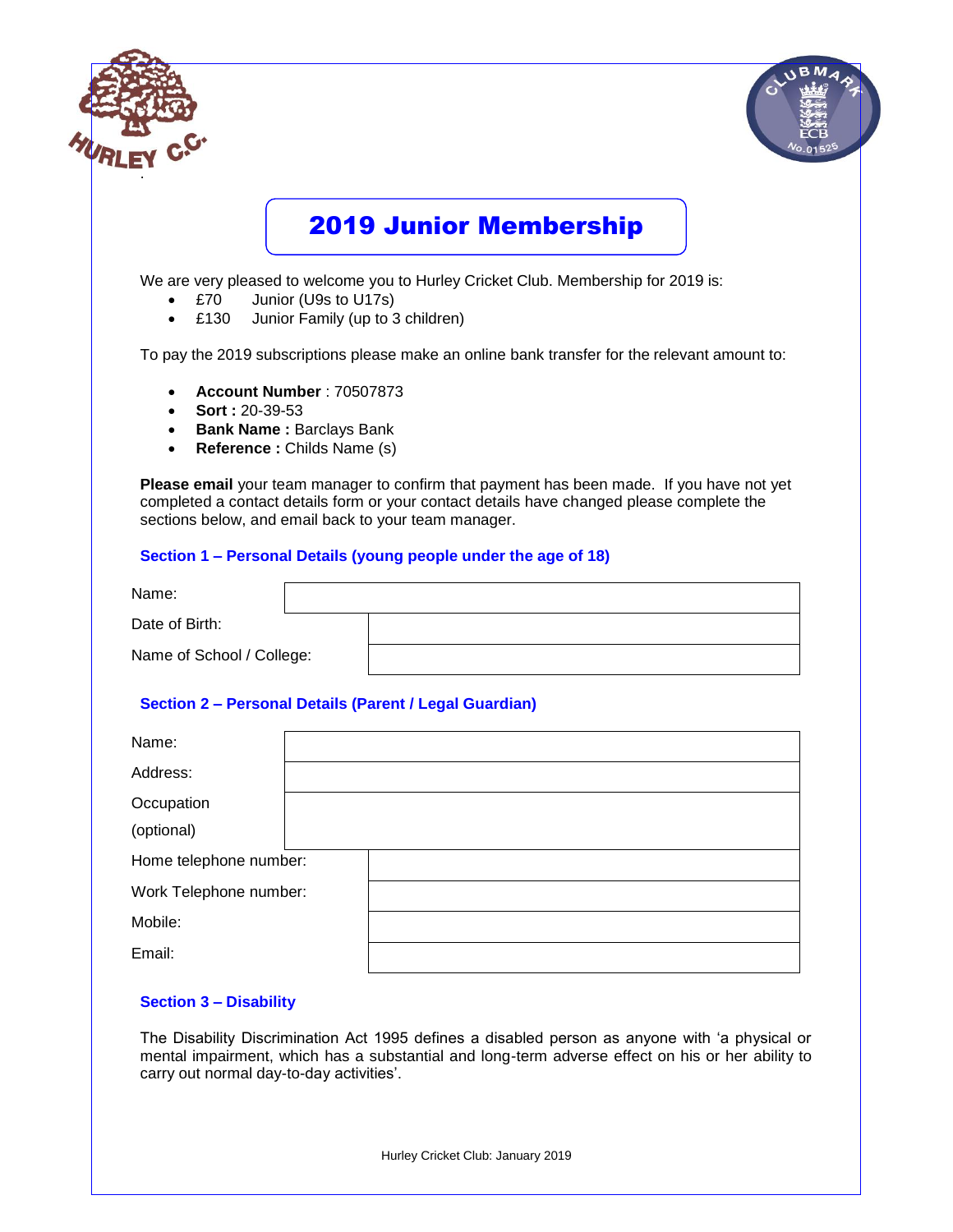Do you consider yourself to have a disability?  $Yes \Box$  No  $\Box$ 

If yes, what is the nature of your disability?

# **Section 4 – Medical Information**

Name of Doctor / Surgery:

Doctor / Surgery Telephone number:

Please detail below any important medical information that our coaches/junior coordinator should be aware of (e.g. epilepsy, asthma, diabetes etc.)

#### **Medical consent:**

□ I give my consent that in an emergency situation, the Club may act *in loco parentis*, if the need arises for the administration of emergency first aid and / or other medical treatment which in the opinion of a qualified medical practitioner may be necessary. I also understand that in such an occurrence that all reasonable steps will be taken to contact me or the alternative adult which I have named in section 6 of this form.

□ I confirm that to the best of my knowledge, my child does not suffer from any medical condition other than those detailed by me above.

### **Section 6 – Emergency Contact Details (alternative contact)**

In the event of an incident or emergency situation, where a parent or legal guardian named above cannot be contacted, please provide details of an alternative adult who can be contacted by the Club. Please make this person aware that his or her details have been provided as a contact for the Club:

| Name:                  |  |  |
|------------------------|--|--|
| Relations to young     |  |  |
| person:                |  |  |
| Address                |  |  |
| Home telephone number: |  |  |
| Work Telephone number: |  |  |
| Mobile:                |  |  |
|                        |  |  |

#### **Section 7 - Automatic Non- Voting Membership Status**

Junior membership of the club also provides that the parent(s) / carer(s) / guardian(s) of the child are given non-voting membership of the club as part of that junior membership. This entitles the parent(s) / carer(s) / guardian (s) no additional privileges that would otherwise be gained by paying the appropriate adult membership fee(s).

## **Section 8 – Data Protection**

Hurley Cricket Club: January 2019